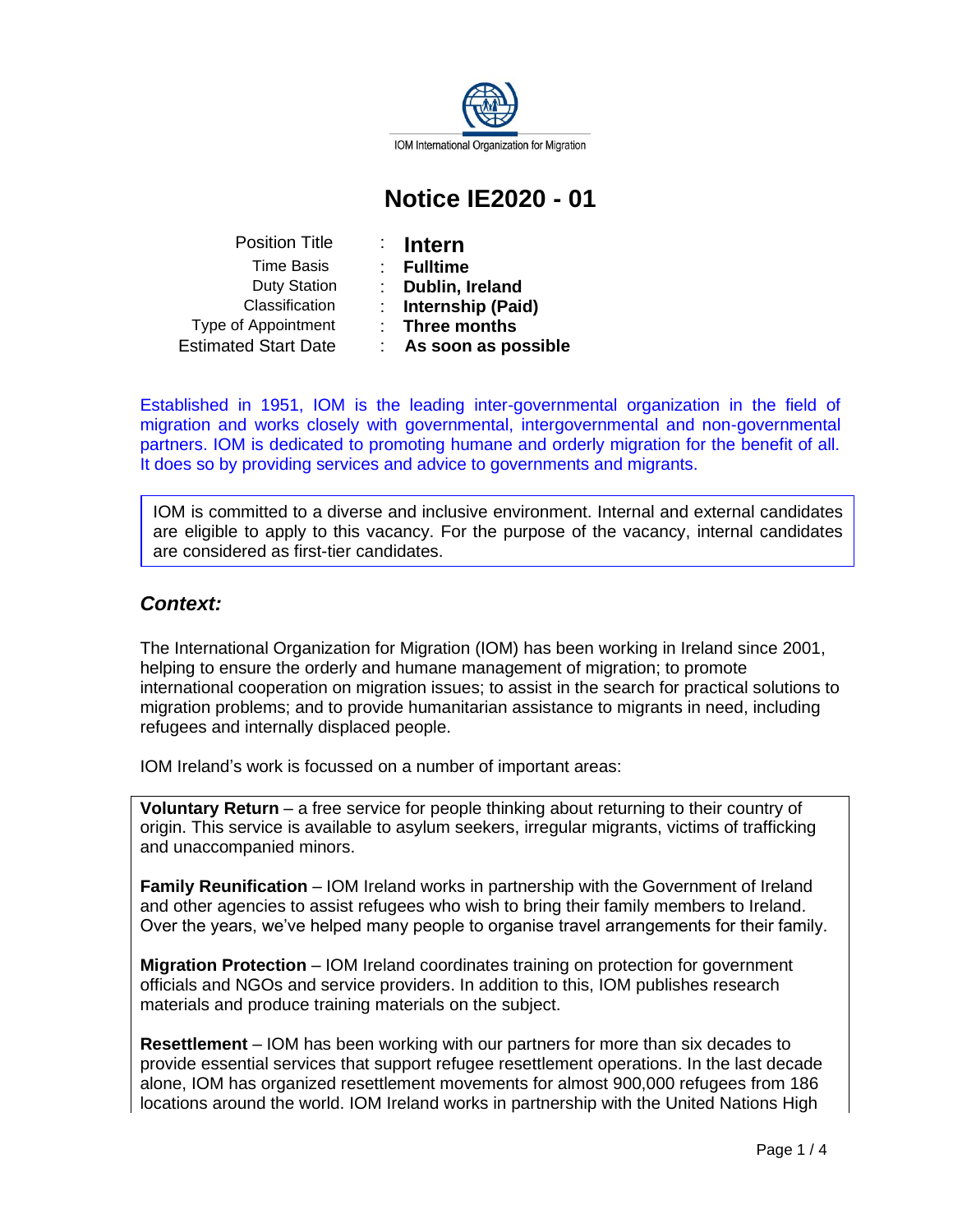Commissioner for Refugees (UNHCR), non-governmental organizations (NGOs), the Government of Ireland and other partners.

### **Policy Support, Research** are additional areas that IOM Ireland supports on.

Under the overall guidance of the Chief of Mission and the direct supervision of the Family Reunification Project Manager, and in coordination with IOM Ireland's Operations unit, the Family Reunification Intern will assist in offering general support and information with potential and actual applicants for family reunification travel assistance available under the main current family reunification programmes implemented by IOM.

## *Core Functions / Responsibilities:*

- Assist with the implementation of project activities with the Project Manager
- Prepare applications for submission to FRU Focal points within IOM or project partners (e.g,. Red Cross etc.)
- Assist with preparation of supporting documents for completing applications
- Answer and respond to any related requests for information and follow up by applicants or service providers.
- Maintain strong knowledge of all regional service providers relevant to the project, their remits and roles and maintain working relationships for onward referrals.
- Answer and respond to any related requests for information or case follow up
- Regularly update and maintain project spreadsheets
- Perform desk based and outreach activities related to the project
- Perform any other related tasks as required such as arrival assistance and support towards the immediate integration of FRU cases

## *Desirable Qualifications and Experience*

### **Education**

Be enrolled in the  $3<sup>rd</sup>$  or  $4<sup>th</sup>$  academic year of a first university degree programme or have graduated;

### **Experience**

- Experience in the fields of communications, media, public relations, social sciences, human rights
- Experience of working with, and providing assistance to, vulnerable groups or migrant populations.
- Good knowledge of MS Office Applications (and in particular Excel, Word and Power Point).

### **Languages**

• Fluency in English is required.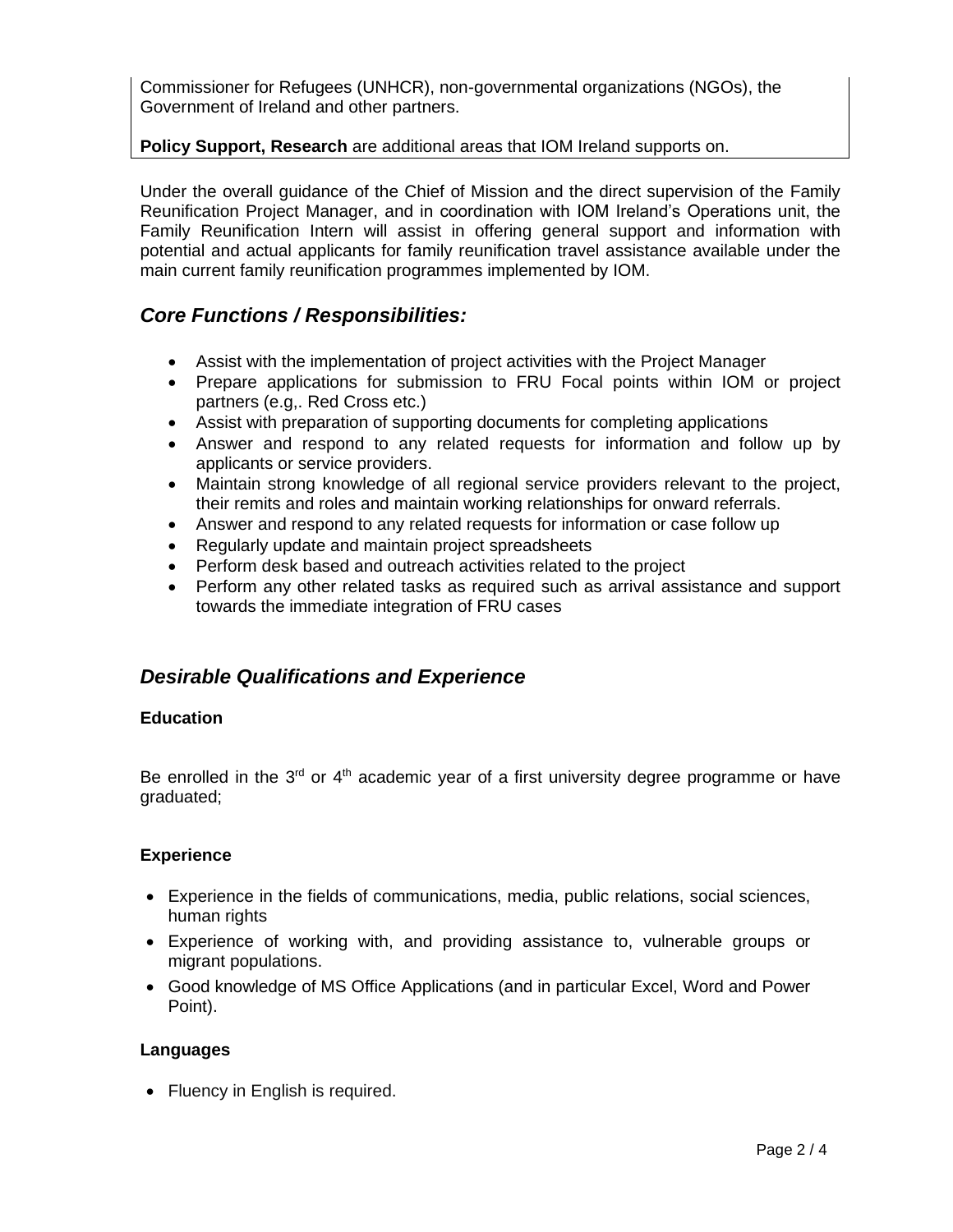• Any other IOM official language as well as Arabic, Pashto, Farsi and/or French is an advantage

# *Required Competencies*

### **Technical**

- Ease of communication and interaction with professional and institutional interlocutors. Facility in establishing and managing mutually beneficial relations and engagement with key interlocutors.
- Ability to identify and keep abreast of key information and promotional content of interest and benefit to institutional interlocutors that fosters and maintains engagement with IOM programmes and objectives.
- Ability to impartially interact with, and to communicate clearly with, potential beneficiaries of IOM programmes in such a way that will enable them to make informed decisions as to the best course of action to be taken, particularly with beneficiaries from different cultures and with limited language skills.
- Ability to draft concise reports on outreach activities carried out. Capacity to identify barriers to effective communication and propose solutions for overcoming them.
- Skills in using IOM generic and return-specific communication materials, documents and tools as currently available or to propose improved formats and content.
- Functional literacy in using presentation and communication software on both desktop and mobile platforms.

### **Behavioural**

- Accountability takes responsibility for action and manages constructive criticisms
- Client Orientation works effectively well with client and stakeholders
- Continuous Learning promotes continuous learning for self and others
- Communication listens and communicates clearly, adapting delivery to the audience
- Creativity and Initiative actively seeks new ways of improving programmes or services
- Leadership and Negotiation develops effective partnerships with internal and external stakeholders;
- Performance Management identify ways and implement actions to improve performance of self and others.
- Planning and Organizing plans work, anticipates risks, and sets goals within area of responsibility;
- Professionalism displays mastery of subject matter
- Teamwork contributes to a collegial team environment; incorporates gender related needs, perspectives, concerns and promotes equal gender participation.
- Technological Awareness displays awareness of relevant technological solutions;
- Resource Mobilization works with internal and external stakeholders to meet resource needs of IOM.